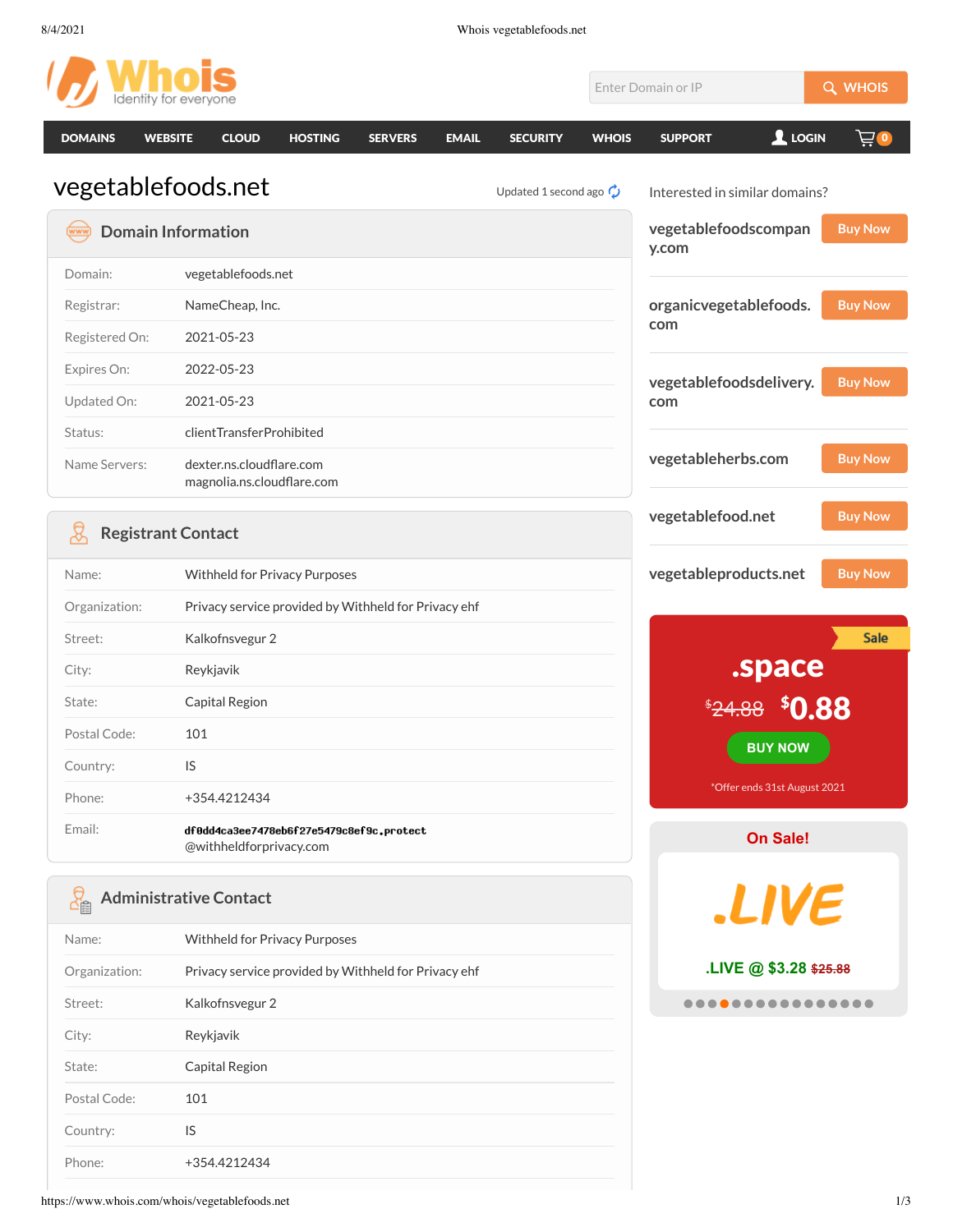Email:

## @withheldforprivacy.com

df0dd4ca3ee7478eb6f27e5479c8ef9c.protect

## **Technical Contact**

| Name:         | <b>Withheld for Privacy Purposes</b>                                |  |  |
|---------------|---------------------------------------------------------------------|--|--|
| Organization: | Privacy service provided by Withheld for Privacy ehf                |  |  |
| Street:       | Kalkofnsvegur 2                                                     |  |  |
| City:         | Reykjavik                                                           |  |  |
| State:        | Capital Region                                                      |  |  |
| Postal Code:  | 101                                                                 |  |  |
| Country:      | IS                                                                  |  |  |
| Phone:        | +354.4212434                                                        |  |  |
| Email:        | df0dd4ca3ee7478eb6f27e5479c8ef9c.protect<br>@withheldforprivacy.com |  |  |



## **Raw Whois Data**

Domain name: vegetablefoods.net Registry Domain ID: 2614295527\_DOMAIN\_NET-VRSN Registrar WHOIS Server: whois.namecheap.com Registrar URL: http://www.namecheap.com Updated Date: 0001-01-01T00:00:00.00Z Creation Date: 2021-05-23T14:16:02.00Z Registrar Registration Expiration Date: 2022-05-23T14:16:02.00Z Registrar: NAMECHEAP INC Registrar IANA ID: 1068 Registrar Abuse Contact Email: abuse@namecheap.com Registrar Abuse Contact Phone: +1.6613102107 Reseller: NAMECHEAP INC Domain Status: clientTransferProhibited https://icann.org/epp#clientTransfer Registry Registrant ID: Registrant Name: Withheld for Privacy Purposes Registrant Organization: Privacy service provided by Withheld for Privacy eh Registrant Street: Kalkofnsvegur 2 Registrant City: Reykjavik Registrant State/Province: Capital Region Registrant Postal Code: 101 Registrant Country: IS Registrant Phone: +354.4212434 Registrant Phone Ext: Registrant Fax: Registrant Fax Ext: Registrant Email: df0dd4ca3ee7478eb6f27e5479c8ef9c.protect@withheldforprivacy.com Registry Admin ID: Admin Name: Withheld for Privacy Purposes Admin Organization: Privacy service provided by Withheld for Privacy ehf Admin Street: Kalkofnsvegur 2 Admin City: Reykjavik Admin State/Province: Capital Region Admin Postal Code: 101 Admin Country: IS Admin Phone: +354.4212434 Admin Phone Ext: Admin Fax: Admin Fax Ext: Admin Email: df0dd4ca3ee7478eb6f27e5479c8ef9c.protect@withheldforprivacy.com Registry Tech ID: Tech Name: Withheld for Privacy Purposes Tech Organization: Privacy service provided by Withheld for Privacy ehf Tech Street: Kalkofnsvegur 2 Tech City: Reykjavik Tech State/Province: Capital Region Tech Postal Code: 101 Tech Country: IS Tech Phone: +354.4212434 Tech Phone Ext: